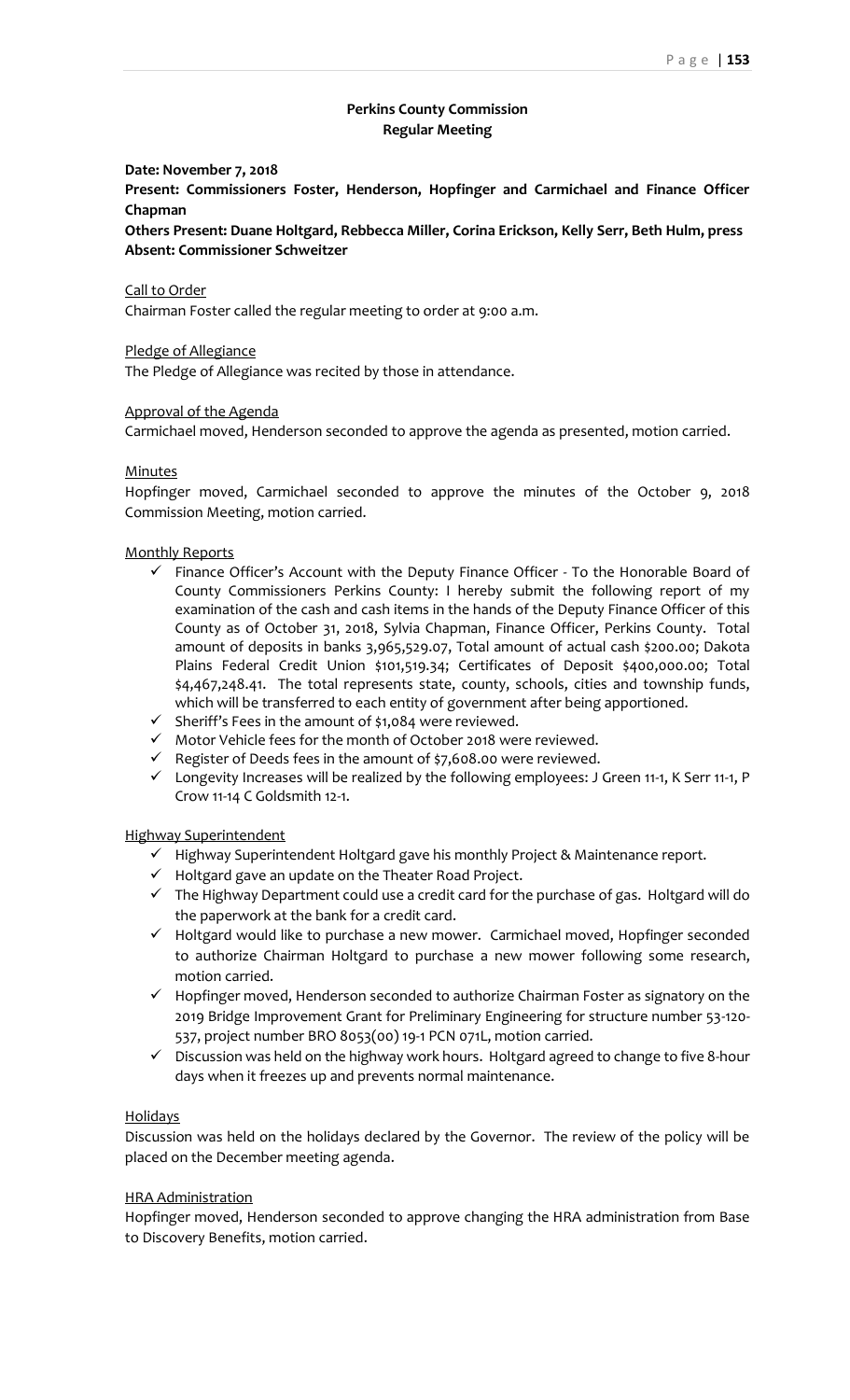# Flexible Spending Account

Discussion was held on the 2017 flexible spending account. Commission approved Finance Officer Chapman researching a way to pay out the 2017 flexible spending dollars.

# Tax Deed Properties

Finance Officer Chapman informed the board that she had done a Treasurer's Tax Deed on three properties in Perkins County. Three real property owners will need to be appointed to appraise the property and the taxes need to be abated. Chairman Foster appointed Mike Schweitzer, Brian Hopfinger and Neal Pinnow to appraise the property.

- ✓ Milwaukee Land Co. 1st Addn, Blk 30 Lot 4, City of Lemmon, Perkins County, South Dakota. Carmichael moved, Hopfinger seconded to abate the taxes in the amount of \$511.32, motion carried.
- ✓ Milwaukee Land Co. 1st Addn, Blk 30 Lot 11, City of Lemmon, Perkins County, South Dakota. Carmichael moved, Hopfinger seconded to abate the taxes in the amount of \$1,138.26, motion carried.
- ✓ Village of White Butte, Blk 5 Lot 4 4.21 acres, White Butte Township, Perkins County, South Dakota. The taxes in the amount of \$1.43 will be paid.

# Abatement Request for Bison Grain #16973

Discussion was held on the abatement request from Bison Grain. This will be placed on the December meeting agenda so the State's Attorney can be consulted.

# On-Sale Liquor License Renewals

- ✓ Hopfinger moved, Henderson seconded to approve the renewal of the On-Sale Liquor License # RL-7800 for Smoky's Bar & Grill, motion carried.
- ✓ Hopfinger moved, Henderson seconded to approve the renewal of the On-Sale Liquor License #RL-4306 for K-T, motion carried.

# Rebbecca Miller

Rebbecca Miller would like to expand her presence in the Lemmon area. She has visited with SDSU about using office space one day a week at the Regional Extension Center. They are very receptive to allowing her office space. The Commission encouraged her to spend time in the Lemmon area to expand the 4-H program.

# DOE Corina Erickson

Director of Equalization Corina Erickson was present to give an Ag Task Force Update. She shared some information on the findings and announced that there would be a meeting in Pierre on Tuesday, November 13, 2018 at 10:00 a.m. if anyone was interested in attending.

# Sheriff Serr

- ✓ Sheriff Serr brought the Pennington County Jail Contract for review. Carmichael moved, Hopfinger seconded to authorize Sheriff Serr as signatory on the Pennington County Jail contract, motion carried.
- ✓ The LEPC **B**oard approved the purchase of a radio. The cost is \$3,441.47. Henderson moved, Hopfinger seconded to approve the expenditure of \$3,441.47 for a new radio, motion carried.

# *Carmichael left the meeting at 11:18 a.m.*

 $\checkmark$  Sheriff Serr would like permission to order a new Sheriff's vehicle of the state bid. Hopfinger moved, Henderson seconded to purchase the following vehicle for the Sheriff's Office using state vehicle contract #17254: One 2019 Chevrolet Tahoe Special Service from Beck Motors of Pierre, South Dakota in the amount of \$35,689.00, motion carried.

# Canvas of the 2018 General Election

The Perkins County Commission, acting as the Perkins County Canvasing Board, conducted the Canvas of the Perkins County 2018 General Election. Hopfinger moved, Henderson seconded to approve the 2018 General Election Results as canvassed, motion carried.